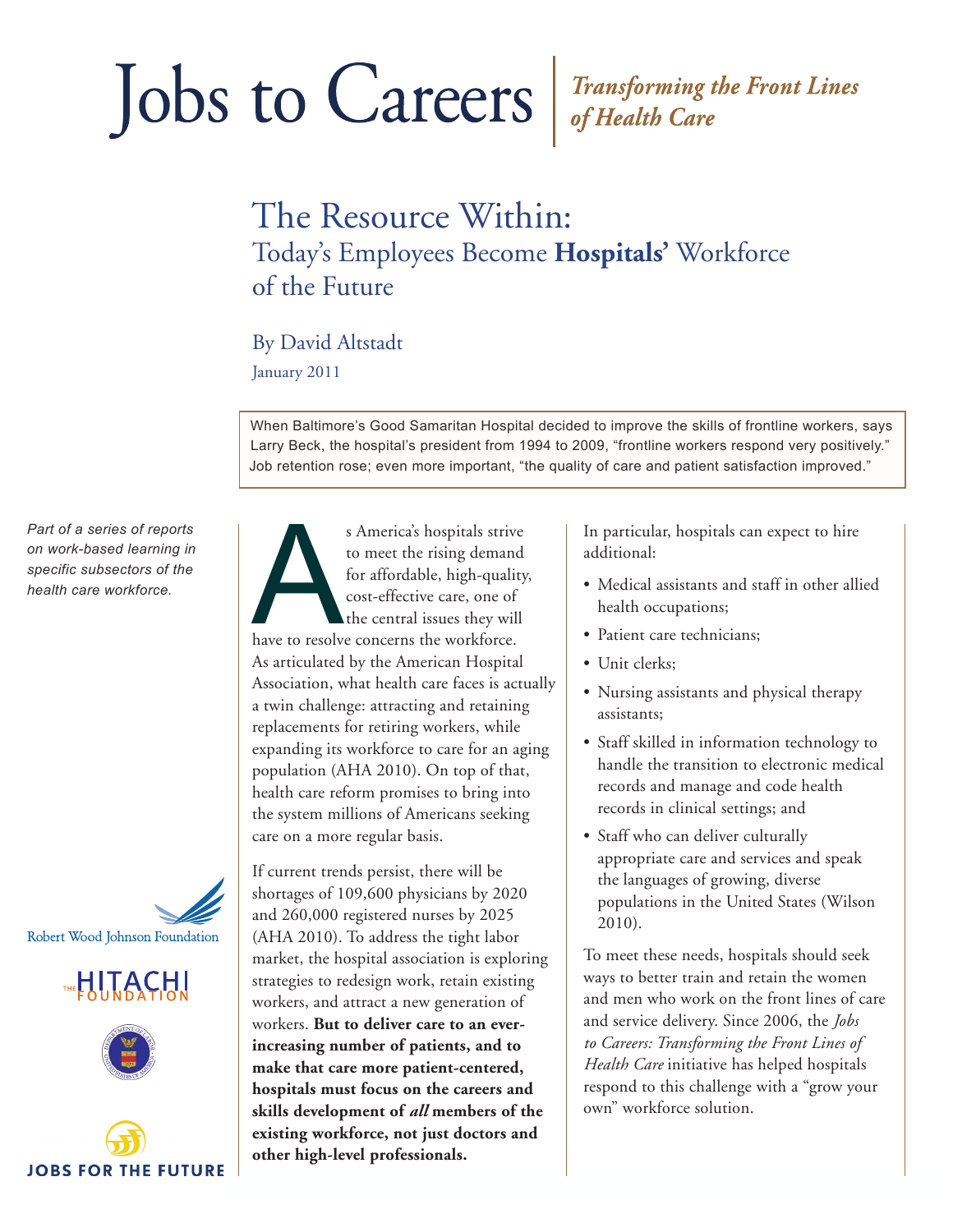## **The** *Jobs to Careers* **Model: Focus on the Front Lines**

Frontline workers fill about half of all health care jobs, and they deliver most of the nation's direct patient care and public health services. However, much of their potential for delivering more and better care and filling critical vacancies in professional positions goes untapped.

Most frontline workers are women earning \$40,000 or less per year, and they tend to have education credentials that end with a high school diploma. Few frontline workers are licensed to practice independently, and they receive little or no training for their work beyond brief in-service sessions and on-the-job guidance in day-to-day tasks. Moreover, they lack the support needed to ensure—let alone improve—quality service and patient care. Too often, the result for frontline workers is low morale and high turnover, rather than realizing their essential role in helping hospitals deliver acute care.

Through *Jobs to Careers*, hospitals partner with education institutions and other community organizations to change the way frontline employees are trained, rewarded, and advanced. These partnerships develop career paths and make them easily available to frontline employees.

A hallmark of this national initiative is work-based learning: frontline employees master occupational and academic skills in the course of completing their job tasks and fulfilling their day-to-day responsibilities. While working full time, the employees access college and earn academic credit for workplace training. Other learning approaches in *Jobs to Careers* include technology-enabled and experience-based learning, as well as traditional learning conducted at both the worksite and educational institutions.

To realize the unique *Jobs to Careers* approach to learning, employers and educators reform their own operations to better recognize the needs of working adults and to improve access to and success in skillbuilding programs:

- *• At the workplace*, employers develop new job positions and responsibilities; deeply involve supervisors in employee training and career development; and offer paid release time, pre-paid tuition assistance, job coaching, and mentoring.
- *• At the educational institution*, community colleges and other educational institutions provide college credit for work-based learning, prior learning, and entrylevel health care credentials; offer accelerated and part-time degree and certificate programs; contextualize college preparatory math and English courses to health care concepts and job tasks; and appoint professional staff from health care employers to be adjunct college faculty.

Through *Jobs to Careers*, frontline employees build skills and expand their knowledge in ways that are critical to doing their jobs well. In turn, they receive financial rewards and qualify for advancement to new positions. Hospitals build and retain employees who are talented and committed, and they bolster a workplace culture that supports professional development, mentorship, and collaboration. Patients receive better care and services, delivered by a high-quality workforce.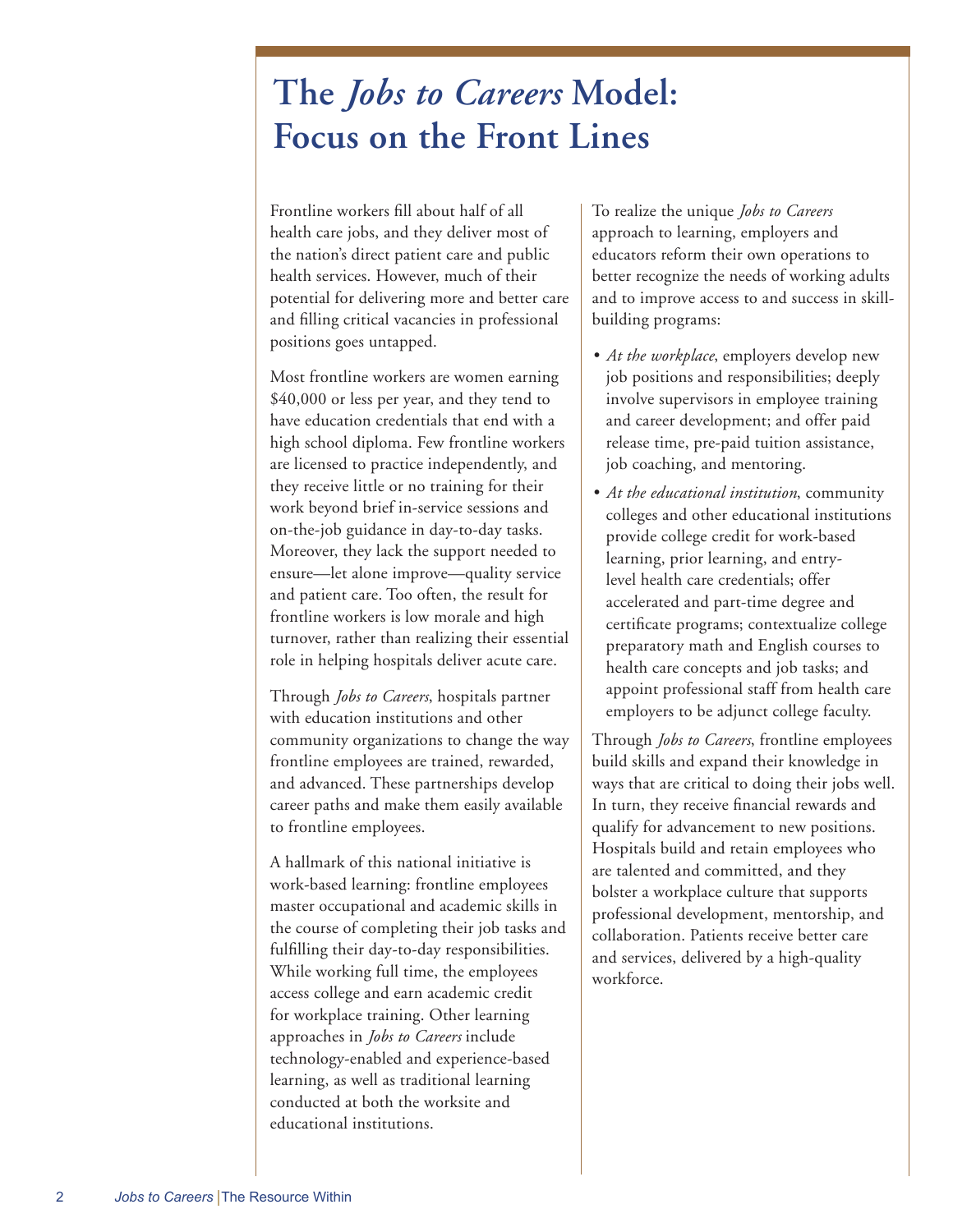## **Examples from the Field**

Several acute care hospitals have participated in *Jobs to Careers* through grants awarded to Asante Health System (Oregon), the Baltimore Alliance for Careers in Healthcare (Maryland), Humility of Mary Health Partners (Ohio), Mississippi Hospital Association (Mississippi), Northern Arizona University (Arizona), Owensboro Technical & Community College (Kentucky), Workforce Solutions (Texas), and Virginia Mason Medical Center (Washington State).

#### **ARIZONA Serving Native-American communities**

#### **Frontline workers targeted for training**

• Frontline hospital workers

#### **Outcomes**

- 16 students from Chine and Winslow have completed a total of 60 degreerelated college classes since spring 2008.
- Several Chinle workers have received promotions and salary increases to become health technicians.
- At least 3 Winslow workers have passed the registered nurse licensing exam, qualifying them for promotions and salary increases.

Two hospital systems serving the Navajo Nation teamed up with Northern Arizona University to advance the career opportunities of frontline staff in the fields of public health and nursing. The three-year Jobs to Careers project, from 2006 to 2009, incorporated the Native-American tradition of "learning circles" to stress bottom-up decision making and teamwork in the development and delivery of work-based learning.

Chinle Comprehensive Care Facility serves the primary care needs of the Navajo Nation, in addition to a range of public health, preventative, and Native medical services.

Chinle worked with Northern Arizona University to train frontline hospital staff to move into public health as health technicians. The project adopted the leaning circles tradition to involve frontline workers and their supervisors in identifying the competencies that workers needed to in order to perform technician jobs.

To avoid long commutes to the college campus, located in Flagstaff, workers received instruction through online tutorials and videoconferencing. Workers also completed work-based learning projects to demonstrate their competencies through work experience in lieu of taking additional college courses. Northern Arizona University awarded three college credits for program completion. Operating under the tight regulations of the Indian Health Service, Chinle was able to push through changes in job codes in order to create permanent career-track positions and eight apprenticeship positions, which provide flexibility for work-based learning.

Northern Arizona University also partnered with Winslow Indian Health Care Center, which delivers urgent care and other outpatient services to the Navajo Nation. Winslow had expected to train frontline workers for health technician positions through the project but ultimately focused on a more pressing need: helping workers pass the national licensing exam to become registered nurses. Several of its employees had graduated from nursing degree programs yet worked in low-wage frontline jobs because they had failed the exam. Northern Arizona University set up a tutoring program that embraced the learning circles tradition of teamwork. Workers took part in group study sessions and received instruction in addressing test anxiety and stress in general. They also received tutoring, individualized assessments of academic remediation needs, and mentoring on study skills and managing personal life issues. Many eventually passed the exam and were promoted to registered nurses.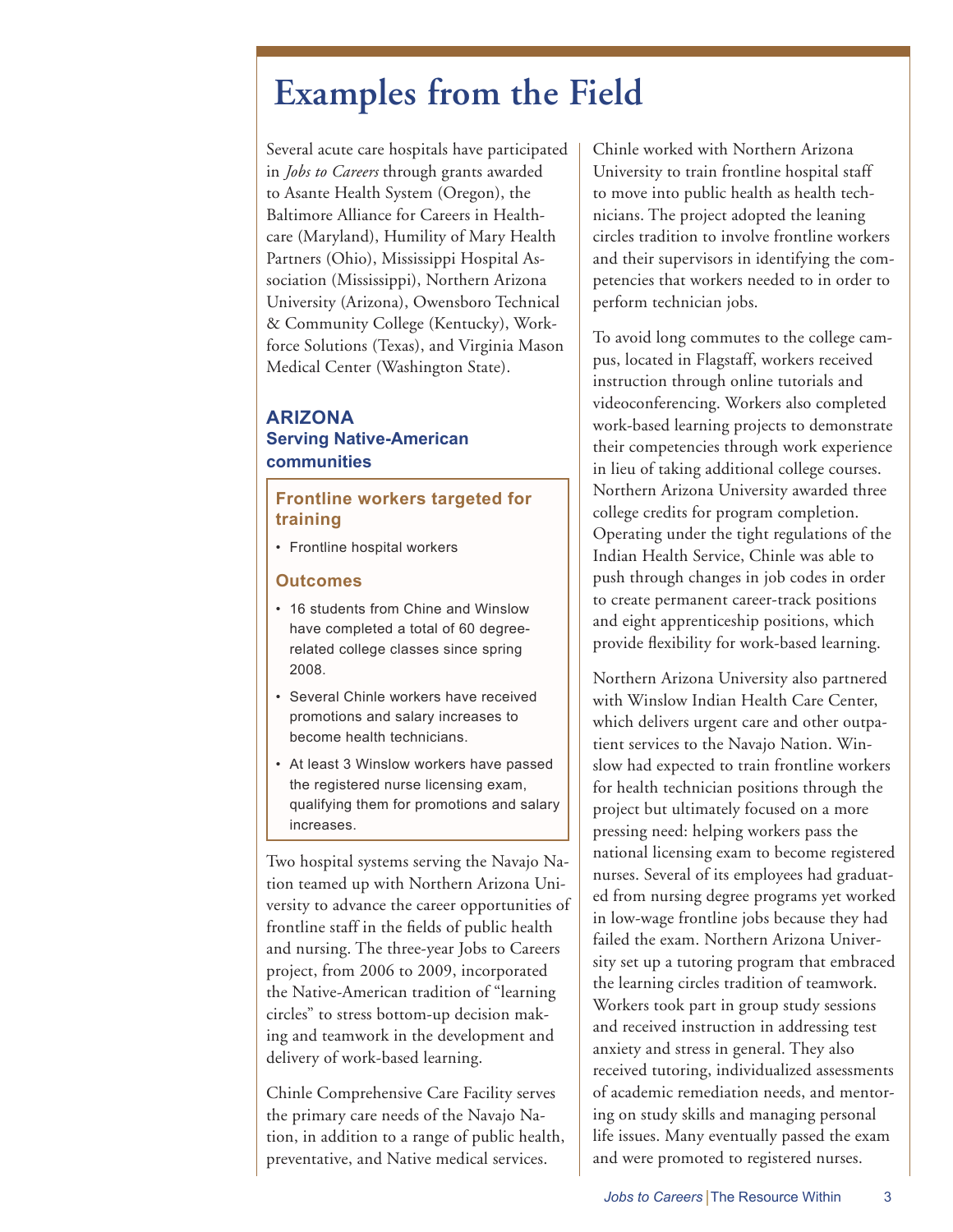#### **AUSTIN, TEXAS Training staff for patient care positions**

#### **Frontline workers targeted for training**

- Frontline workers on a clinical path leading to jobs as clinical technicians
- Frontline workers on a clerical path leading to jobs as patient access representatives

#### **Outcomes**

- 48 workers enrolled in *Jobs to Careers* at 5 hospitals in 2 hospital systems: 37 on a clinical assistant/patient care technician track and 11 on a patient access representative track.
- 21 participants earned a Basic Clinical Technician certificate; 8 of those completed the requirements for an Advanced Clinical Technician certificate.
- 28 clinical assistant/patient care technician and 11 patient access representative participants completed a transitions-to-college course.
- 10 clinical assistant/patient care technician and 6 patient access representative participants completed the medical terminology course.
- 10 of the patient access representative participants enrolled in the National Association of Healthcare Access Management course review.

Workforce Solutions—Capital Area Workforce Board collaborated with Seton Family of Hospitals, Saint David's Healthcare, Austin Community College, and other partners to prepare frontline workers for two career paths:

- A clinical path leading to jobs as clinical technicians; and
- A clerical path leading to jobs as patient access representatives.

A cornerstone of the project was the development of 11 work-based learning modules. Without leaving the workplace, workers could use these modules as opportunities to build, practice, and demonstrate their mastery of the skills

needed to achieve certification. Workers pursing the clinical technician career path received clinical skills training in phlebotomy and aseptic technique. Those in the patient access representative career path were trained on customer service and financial services policies.

Austin Community College awarded college credit to workers for competencies they mastered through both prior learning and work-based learning. The workers also enrolled in college courses on medical terminology and college success and received academic counseling. Hospital staff acting as job coaches also received training.

A number of frontline workers and job coaches have reported renewed enthusiasm for their jobs, improved self-confidence, and new personal goals for education and career advancement. Due to their involvement in *Jobs to Careers*, some workers have gone on to enroll in higher education, such as the community college's nursing degree program. Through its participation in the project, the community college now has a model for awarding credit to students for prior learning and work-based learning.

#### **BALTIMORE, MARYLAND A collaboration among hospitals to address the demand for direct care workers**

#### **Frontline workers targeted for training**

- Non-clinical staff, including dietary, transportation, and environmental services workers
- Nurse assistants

#### **Outcomes**

- 55 frontline workers enrolled in nurse assistant training; 48 completed the program and became certified nurse assistants.
- 48 workers enrolled in nurse-extender training; 34 completed the program and became nurse extenders, taking on such tasks as delivering meals, transporting patients, taking vital signs, and performing other patient care tasks.



Frontline employees of University of Maryland Specialty Hospital graduated from Baltimore's *Jobs to Careers* program to become certified nursing assistants and patient care technicians.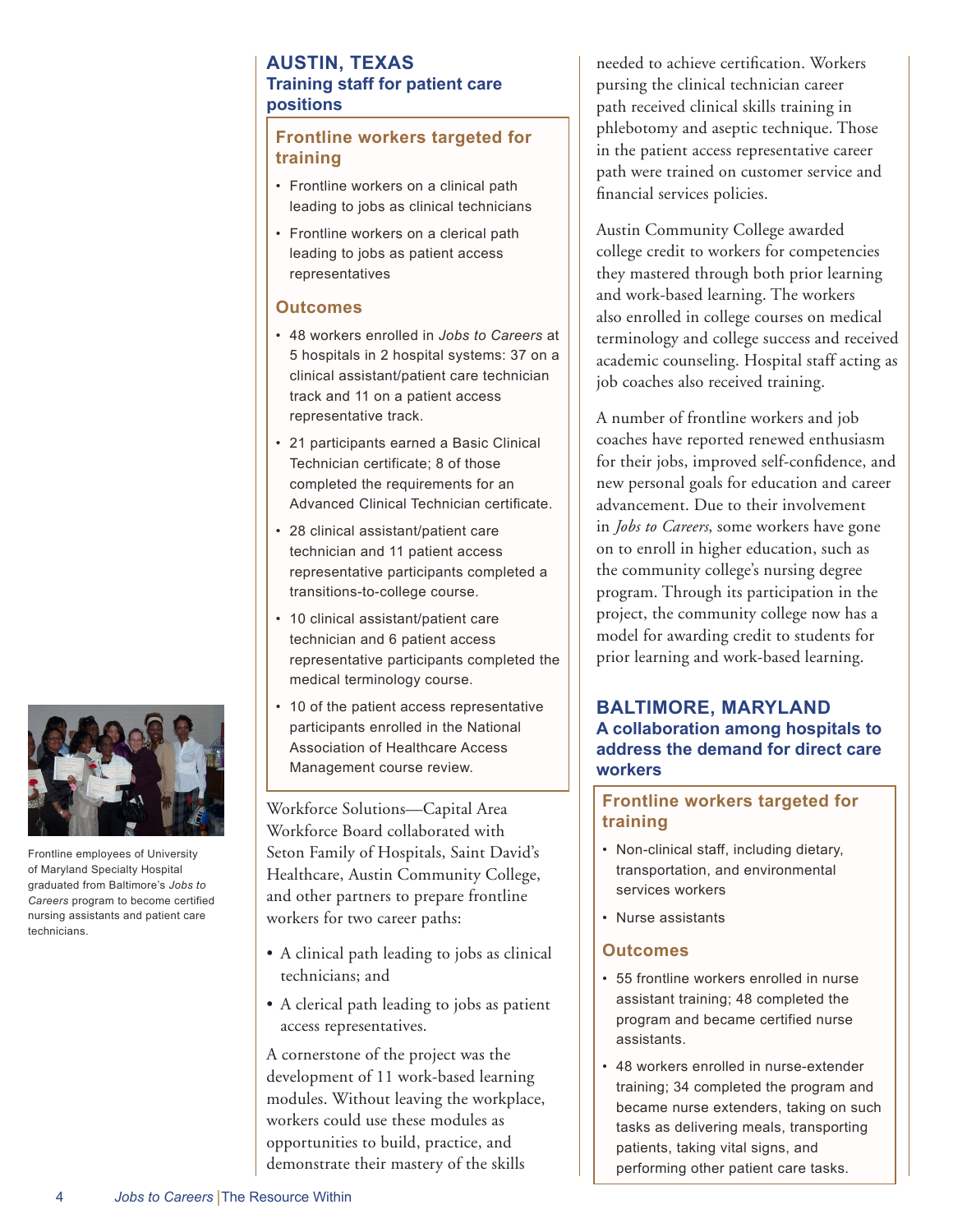To train frontline workers to fill a shortage in direct care workers, Good Samaritan Hospital, University of Maryland Specialty Hospital, Community College of Baltimore County, and other partners collaborated with the Baltimore Alliance for Healthcare Careers—BACH—a nonprofit that brings together local agencies, health care institutions, and other organizations to create opportunities for residents to pursue careers in health professions. The workbased learning program prepared nonclinical staff to become certified nursing assistants. The CNAs then completed additional training and internships to become nurse extenders (also known as patient care technicians), raising their hourly wages about \$4, to an average of \$13.

Both segments of the program consisted of classroom instruction for eight hours a week during work time. Participants also spent time on the hospital floor shadowing nurses and completing work tasks so they could experience first hand what is involved in direct care. Workers who did not initially meet the prerequisite skill levels for the program participated in a hospital-based academic bridge course to increase their reading comprehension.

BACH also mapped career ladders in five hospitals, illustrating how lower-skilled workers can advance to higher-paying jobs. As a strategy for retaining staff and helping them advance, employers and foundation members of this partnership pooled efforts to support and scale up career coaching for hospital workers, and they offered professional development for coaches. Nearly 600 workers across six hospitals received coaching services.

#### **JACKSON AND MCCOMB, MISSISSIPPI Building the skills of administrative staff**

The Mississippi Office of Nursing Workforce and the Mississippi Hospital Association are collaborating with health care providers and colleges in Jackson and

#### **Frontline workers targeted for training**

• Non-clinical staff, including dietary, transportation, and environmental services workers

#### **Outcomes**

- 50 workers received training or are in training.
- Jackson: 7 workers earned college credit and a certificate; 6 workers were promoted to unit clerk positions.
- McComb: 35 workers completed job readiness training as a layoff aversion strategy.

McComb to grow the skills of frontline workers. In Jackson, the Central Mississippi Medical Center and Hines Community College are training non-clinical frontline staff for unit clerk positions. In McComb, Southwest Mississippi Regional Center and Southwest Community College are focusing on averting layoffs during tough economic times. The project is training frontline employees on a range of job readiness skills that could help them move to new positions within the hospital in the event that their current positions are eliminated.

#### **MEDFORD, OREGON Meeting the need for staff skilled in information technology**

#### **Frontline workers targeted for training**

• Frontline workers in general

#### **Outcomes**

- 25 frontline employees received training.
- 15 completed the program and earned a certificate of completion toward becoming health care informatics assistants.
- 7 (estimate) received pay increases due to promotions or higher pay rates for informatics tasks.

In Medford, Oregon, Asante Health System partnered with Rogue Community College in training frontline workers to support the



Ramie Polk, nurse manager, and Kelly Blackmon, unit secretary at Central Mississippi Medical Center. Blackmon was a transporter prior to becoming a unit secretary. The medical center partnered with Hinds Community College to develop curriculum for the unit secretary position.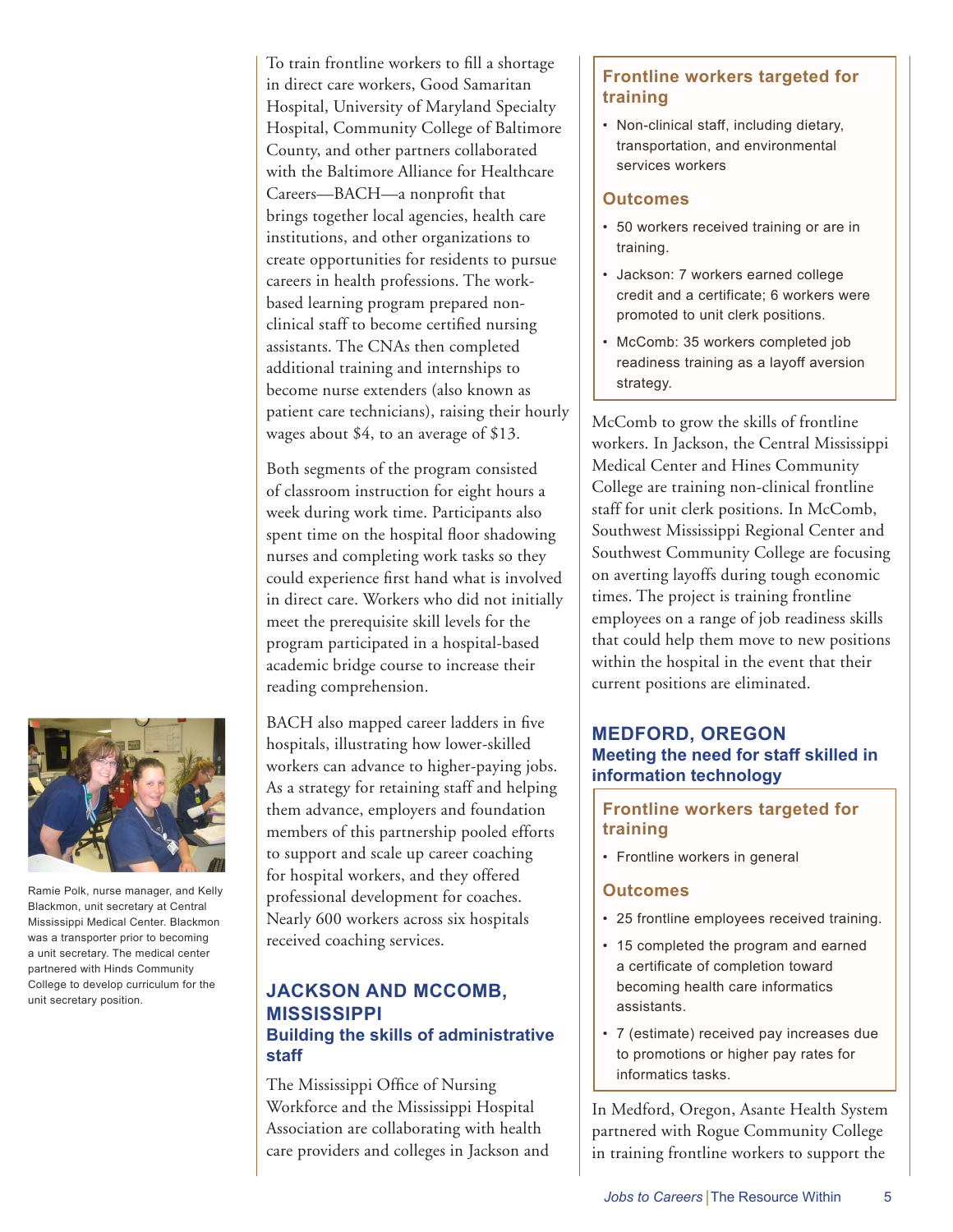rapidly changing information technology environment of the health care workplace, including electronic medical records. Asante and Rogue developed a 50-credit health care informatics program, which workers completed online and in courses offered at the workplace and on campus. Courses covered clinical and technology content, such as anatomy and physiology, database management, operating systems, medical records, and medical terminology. The program resulted in a certificate of completion, which can articulate to an Associate's in Applied Science degree.

Participants received two days of paid educational release time each week. They used the time to attend classes at Rogue Community College, study, or participate in work-based learning activities at Asante. They had opportunities to job shadow and received support from a college guidance counselor and from supervisors acting as job coaches, mentors, and preceptors for the work-based learning component of the training program. Workers who did not meet the prerequisite skill levels participated in remedial coursework—typically in lowerlevel math, writing, and computers—before entering the program.

Some workers were promoted to a new full-time position in health care informatics. Others earned a higher rate of pay when performing informatics-related activities on-the-job. Asante has retained nearly every worker who enrolled in the program.

#### **OWENSBORO, KENTUCKY A hospital system focused on addressing a nurse shortage**

Over the past decade, the Owensboro, Kentucky, region has faced a rising demand for health care, a severe shortage of trained nursing staff, and a lack of training programs to fill those vacancies. Through *Jobs to Careers*, Owensboro Medical Health System and Owensboro Community & Technical College partnered to develop and launch OCTC@OMHS, a program designed to help address these workforce challenges.

#### **Frontline workers targeted for training**

- Nurse aides
- Pharmacy technicians
- Unit clerks
- Medical receptionists
- Patient care representatives
- Counselors

#### **Outcomes**

- 75 workers enrolled in the program.
- 65 workers obtained a certified nursing assistant certification.
- 56 workers are on track to earn Associate's Degrees in Nursing and become registered nurses.
- 13 workers have obtained Associate's degrees, and another 10 are expected to graduate by the end of 2010.

OCTC@OMHS compresses the length and supplements the curriculum of the college's part-time nursing degree program to accommodate the work schedules and skill deficits of frontline workers at the hospital system. The program enables OMHS to grow its own workforce and meet an urgent need for more registered nurses. Frontline staff in OCTC@OMHS can continue working full time and still attain an Associate's Degree in Nursing in three years. They take two to three semesters of general courses, depending on their academic backgrounds and basic educational levels as assessed upon entry into the program. Then they enter two semesters of nursing courses, followed by a year or more of technical training in nursing practicum. Several courses are offered at the hospital or online.

The hospital reimburses students for tuition costs and allows them eight hours per pay period (four hours per week) of paid educational release time to either attend classes or, when class is not in session, to study and review material. Students also receive intensive coaching and case management to identify academic and life barriers that might interrupt progress toward degrees. Moreover, after determining



Owensboro Medical Health System and Owensboro Community & Technical College partnered to develop and launch OCTC@OMHS and put frontline workers on the path to becoming nurses.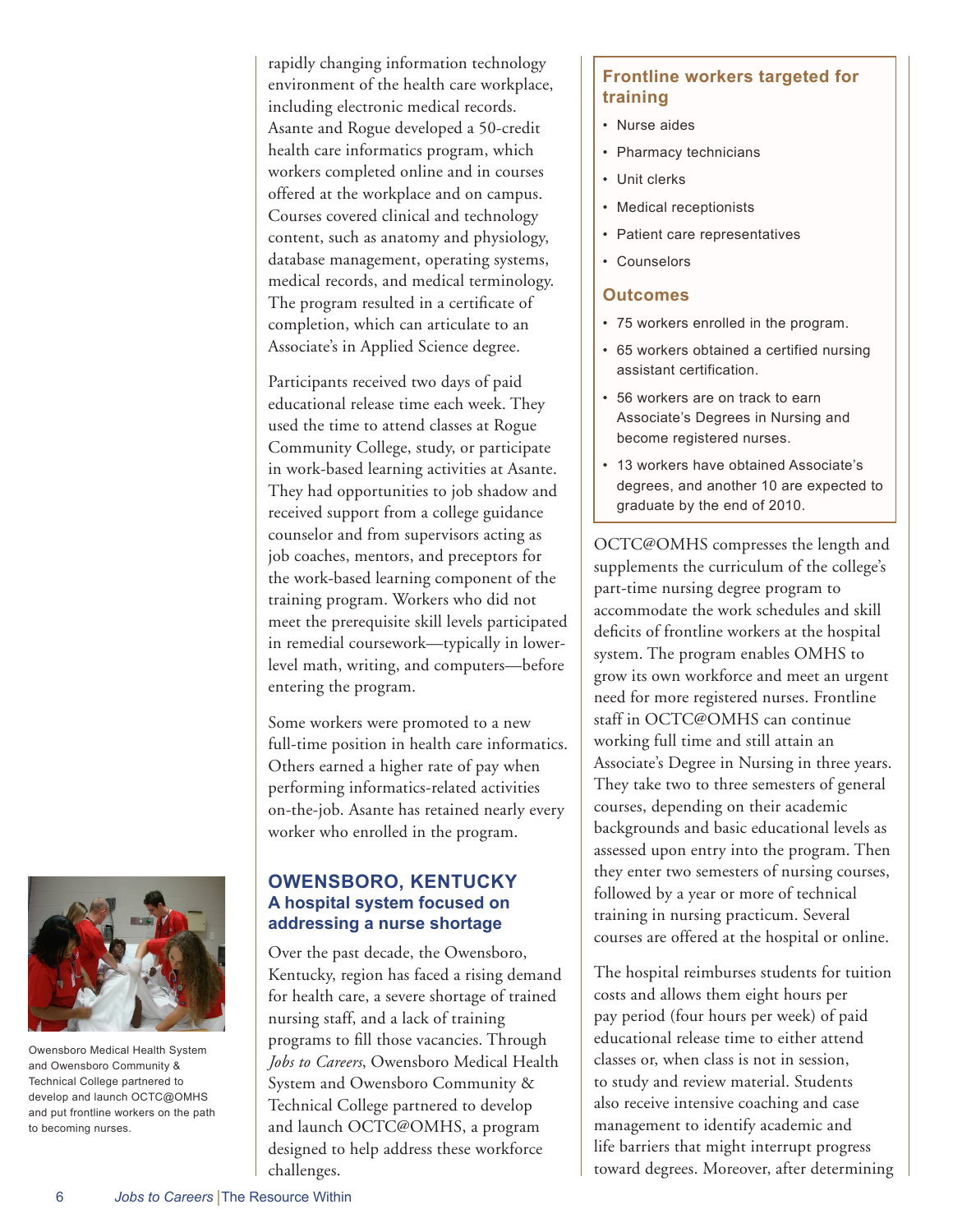that many workers had weak math skills, the college and hospital staff collaborated to refocus an introductory math course around health care concepts relevant to workers' job experiences, a strategy known as contextualized learning.

Retention rates in OCTC@OMHS have ranged from 75 percent to 89 percent, comparable to or exceeding national retention rates in nursing programs, despite the barriers that entry-level workers face. Seventy-five percent of all enrollees are expected to earn an RN credential.

#### **SEATTLE, WASHINGTON Preparing medical assistants**

#### **Frontline workers targeted for training**

• Customer service representatives

#### **Outcomes**

- 29 workers received or are in training for medical assisting.
- 2 workers have become certified medical assistants and received pay increases.
- Other participants have gone on to enter Associate's and Bachelor's degree programs to advance their careers.

Virginia Mason Medical Center is training customer service representatives at several of its ambulatory clinics to become medical assistants. Through a partnership with Renton Technical College, customer service representatives receive college credit for skills they hold in common with medical assistants, including CPR and telephonebased customer service.

Workers receive paid release time to attend classes on campus. Virginia Mason is developing a three-tiered career ladder for medical assistants, taking workers through the certification exam, to the completion of additional courses in leadership and patient safety, and then participation in an externship. The career pathway leads to salary increases. Current medical assistants are hired as instructors in the program.

#### **YOUNGSTOWN, WARREN, AND BOARDMAN, OHIO Training workers for patient care positions**

#### **Frontline workers targeted for training**

- Non-clinical staff, including dietary, transportation, and environmental services workers
- Incumbent health care associates and unit clerks

#### **Outcomes**

- 25 frontline employees received training or are in training in patient care; 23 have been promoted to health care associate or unit clerk; 10 have received additional training and have advanced to Level II positions.
- 40 health care associates and unit clerks have received additional training; 20 have advanced to Level II positions.

Humility of Mary Health Partners teams up with career technical education centers and adult basic education providers to prepare frontline workers for patient care positions in its hospitals in Youngstown, Warren, and Boardman, Ohio. Employees from environmental, dietary, and patient transport departments receive training to become health care associates or unit clerks. They take courses in medical terminology and anatomy and physiology, followed by 10 weeks of work-based learning in clinical competencies and departmental operations. Work-based learning is delivered through participation in patient rounds with learning coaches and preceptors.

Workers needing to upgrade their academic skills can enroll in an on-site medical readiness course, which infuses health care concepts into adult basic education curricula. Program completers obtain an acute care apprentice certificate; unit clerks also receive an industry-recognized credential. In addition, current health care associates and unit clerks can enroll in training to advance to newly established Level II positions, which come with higher pay.



A represenative of Renton Technical College congratulates a former customer service representative at Virginia Mason Medical Center who graduated from *Jobs to Careers* to become a medical assistant.